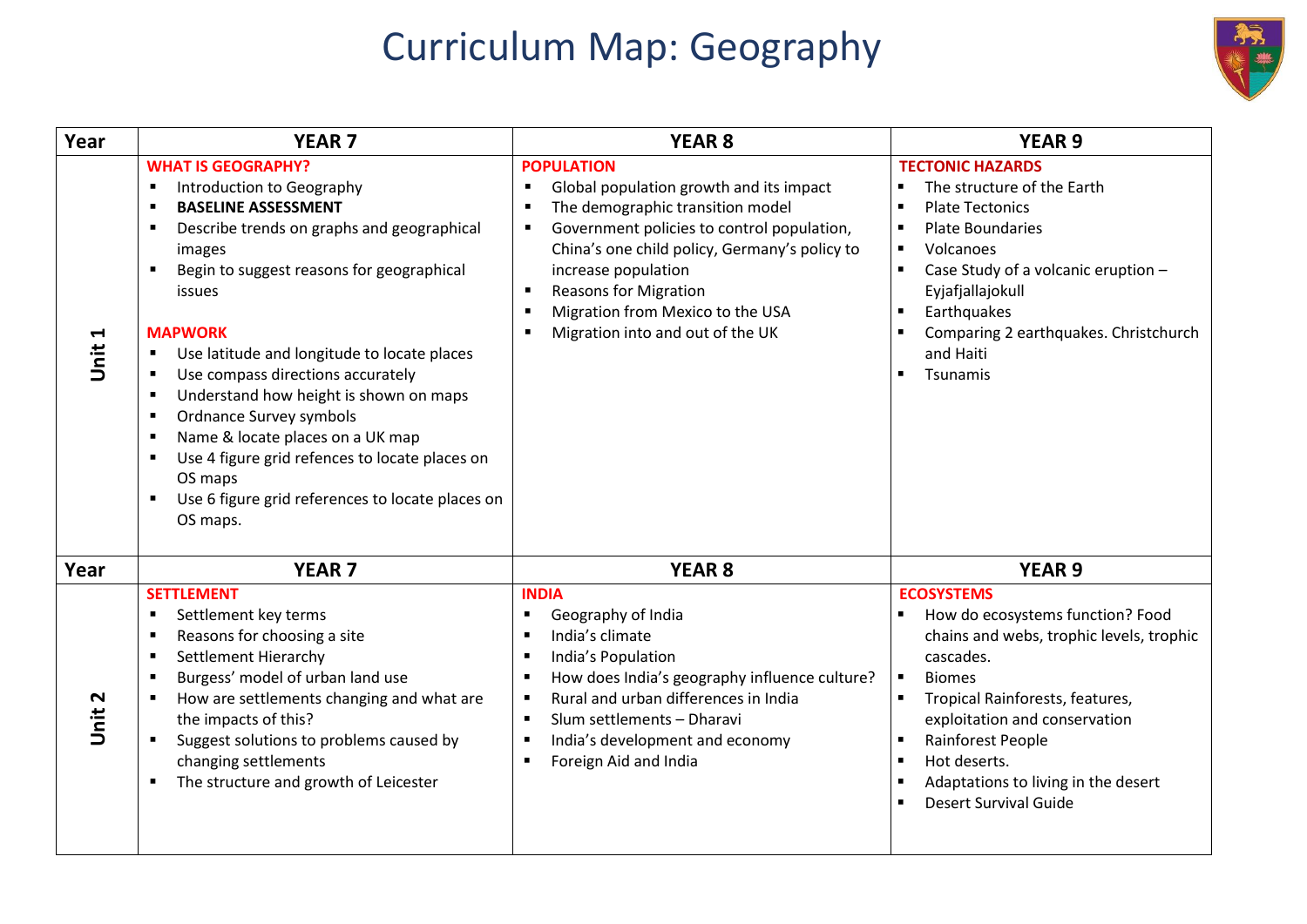## Curriculum Map: Geography



| Unit               | <b>YEAR 7</b>                                                                                                                                                                                                                                                                                                                                                                                                                                                                                                                                                                                                                                                                                        | <b>YEAR 8</b>                                                                                                                                                                                                                                                                                                                                                                                                                                | <b>YEAR 9</b>                                                                                                                                                                                                                                                                                                                                                                                                                    |
|--------------------|------------------------------------------------------------------------------------------------------------------------------------------------------------------------------------------------------------------------------------------------------------------------------------------------------------------------------------------------------------------------------------------------------------------------------------------------------------------------------------------------------------------------------------------------------------------------------------------------------------------------------------------------------------------------------------------------------|----------------------------------------------------------------------------------------------------------------------------------------------------------------------------------------------------------------------------------------------------------------------------------------------------------------------------------------------------------------------------------------------------------------------------------------------|----------------------------------------------------------------------------------------------------------------------------------------------------------------------------------------------------------------------------------------------------------------------------------------------------------------------------------------------------------------------------------------------------------------------------------|
| Unit 3             | <b>RIVERS AND RIVER FLOODS</b><br>$\blacksquare$<br>The hydrological cycle<br>What happens when rain falls? Infiltration and<br>$\blacksquare$<br>runoff<br><b>Drainage Basins</b><br>$\blacksquare$<br>Weathering<br>$\blacksquare$<br>Erosion, Transport and Deposition<br>$\blacksquare$<br>Features of the river in the upper course<br>$\blacksquare$<br>Features of the river in the middle course<br>п<br>Features of the river in the lower course<br>$\blacksquare$<br>Case study of the River Tees<br>$\blacksquare$<br><b>Natural Causes of flooding</b><br>$\blacksquare$<br>Human impacts on flooding<br>$\blacksquare$<br>Managing flooding<br>$\blacksquare$<br>The Three Gorges<br>п | <b>WEATHER HAZARDS</b><br>Types of extreme weather<br>$\blacksquare$<br>Tropical Storms - formation and impacts<br>$\blacksquare$<br>Difference between a tornado and a hurricane<br>$\blacksquare$<br>Case study: Typhoon Haiyan<br>$\blacksquare$<br>$\blacksquare$<br>Drought<br>Extreme Weather in the UK<br>$\blacksquare$<br>Case study - The Beast from the East<br>$\blacksquare$                                                    | <b>SUSTAINABILITY AND DEVELOPMENT</b><br>Why are some countries more<br>developed than others?<br>Aid<br>Globalisation<br>$\blacksquare$<br>What do we mean by Sustainable<br>Development?<br>Is our current use of energy<br>sustainable?<br>How can our use of energy be made<br>more sustainable?<br>Alternative sources of energy<br>How can my home be more<br>sustainable?<br>How can my lifestyle be more<br>sustainable? |
| <b>Unit</b>        | <b>YEAR 7</b>                                                                                                                                                                                                                                                                                                                                                                                                                                                                                                                                                                                                                                                                                        | <b>YEAR 8</b>                                                                                                                                                                                                                                                                                                                                                                                                                                | <b>YEAR 9</b>                                                                                                                                                                                                                                                                                                                                                                                                                    |
| Unit 4             | <b>WEATHER AND CLIMATE</b><br>What are weather and climate?<br>$\blacksquare$<br><b>Climate Graphs</b><br>$\blacksquare$<br>Measuring the Weather - weather diary<br>$\blacksquare$<br>Microclimates<br>$\blacksquare$<br>The climate of the British Isles<br>$\blacksquare$<br>Why does it rain?<br>٠<br>The effects of atmospheric pressure<br>٠<br>Depressions<br>$\blacksquare$<br>Forecasting the weather<br>п                                                                                                                                                                                                                                                                                  | <b>COASTS</b><br><b>Coastal Rocks and Weathering</b><br>Waves<br>$\blacksquare$<br><b>Tides</b><br>$\blacksquare$<br>How do waves erode the coast?<br>$\blacksquare$<br>Landforms created by coastal erosion<br>$\blacksquare$<br>Landforms created by coastal deposition<br>$\blacksquare$<br>Rapidly eroding coastlines - cliff collapse<br>$\blacksquare$<br>Coastal conflicts<br>$\blacksquare$<br>Defending the coast<br>$\blacksquare$ | <b>TOURISM</b><br>What is tourism?<br>Tourism in the UK<br>The rise and fall of Blackpool<br><b>National Parks</b><br>Conflicts in the National Parks<br><b>Tourism Enquiry</b><br>How can tourism help a country to<br>develop? Tourism in Kenya<br>Ecotourism<br>Dark Tourism                                                                                                                                                  |
| Unit               | <b>YEAR 7</b>                                                                                                                                                                                                                                                                                                                                                                                                                                                                                                                                                                                                                                                                                        | <b>YEAR 8</b>                                                                                                                                                                                                                                                                                                                                                                                                                                | <b>YEAR 9</b>                                                                                                                                                                                                                                                                                                                                                                                                                    |
| LN,<br><b>Jnit</b> | <b>TRANSPORT</b><br>Different types of transport - advantages &<br>$\blacksquare$<br>disadvantages<br>Transport routes and networks<br>٠<br>Urban traffic issues<br>$\blacksquare$                                                                                                                                                                                                                                                                                                                                                                                                                                                                                                                   | <b>INDUSTRY</b><br>Types of Industry<br>п<br>Farming<br>$\blacksquare$<br>How carbon can be recycled<br>$\blacksquare$<br>How humans affect the carbon cycle                                                                                                                                                                                                                                                                                 | <b>AMAZING PLACES</b><br>Where in the world?<br><b>Troubled Place. Russia</b><br>Unique Place, Madagascar<br>Damaged Place, Oil in the Niger Delta                                                                                                                                                                                                                                                                               |